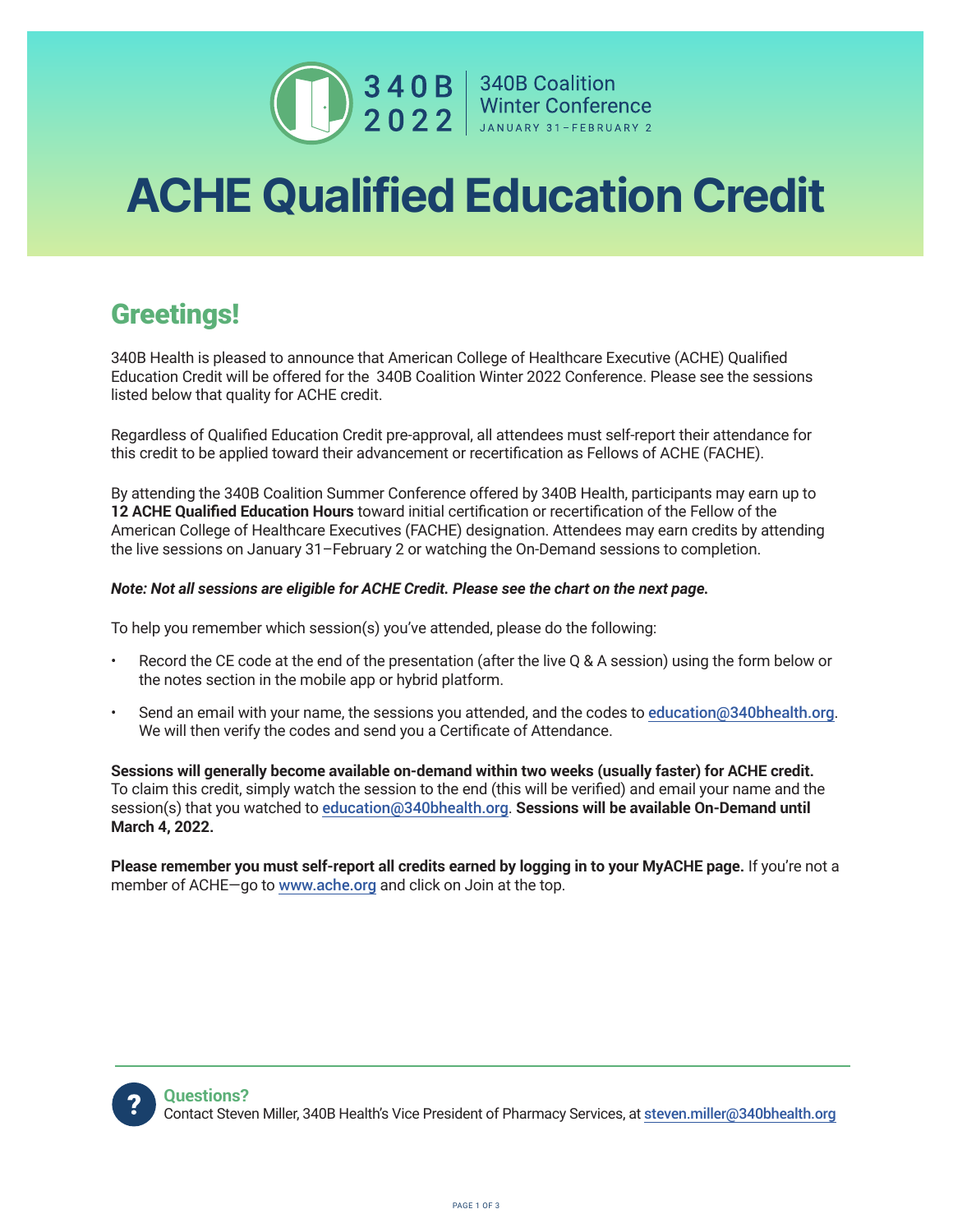

| <b>JANUARY 31, 2022</b> |                                                                                                             |                        |                 |  |  |
|-------------------------|-------------------------------------------------------------------------------------------------------------|------------------------|-----------------|--|--|
| Time                    | <b>Session Title</b>                                                                                        | <b>Attendance Code</b> | <b>CE Hours</b> |  |  |
| 1:30-2:45 PM            | 340B Essentials, Part 1: An Introduction to Key 340B Requirements & Concepts (WC22)                         |                        | 1.25            |  |  |
|                         | Audit Workshop Part 1: Preparing for 340B Audits (WC22)                                                     |                        |                 |  |  |
| 3:45-5:00 PM            | 340B Essentials Part 2: Building Your 340B Knowledge and Network (WC22)                                     |                        | 1.25            |  |  |
|                         | Audit Workshop Part 2: Nuts & Bolts: 340B Audit Data (WC22)                                                 |                        |                 |  |  |
|                         | <b>FEBRUARY 1, 2022</b>                                                                                     |                        |                 |  |  |
| Time                    | <b>Session Title</b>                                                                                        | <b>Attendance Code</b> | <b>CE Hours</b> |  |  |
| $6:45 - 8:00$ AM        | Lessons from the Field (Part 1) (WC22)                                                                      |                        | 1.25            |  |  |
|                         | Advancing the Role of Pharmacy Technicians in 340B (WC22)                                                   |                        |                 |  |  |
| 8:00-9:00 AM            | Welcome and The State of 340B (WC22)                                                                        |                        | 1.0             |  |  |
| 9:00-10:00 AM           | Keynote Address: J.D. Kleinke, Medical Economist and Health Care Expert (WC22)                              |                        | 1.0             |  |  |
| 11:00 AM-<br>12:15 PM   | 340B and Beyond: Identifying the Right Team to Address 340B and 340B-Related<br>Compliance Issues (WC22)    |                        | 1.25            |  |  |
|                         | <b>Contract Pharmacy Operations and Practices (WC22)</b>                                                    |                        |                 |  |  |
|                         | The Medicare Cost Report for the Hospital Pharmacist (WC22)                                                 |                        |                 |  |  |
|                         | C-Suite Perspectives: Pursuing 340B Opportunities (WC22)                                                    |                        |                 |  |  |
|                         | The Role of 340B in HIV Prevention (WC22)                                                                   |                        |                 |  |  |
|                         | CHC Expert Session 1: Tips and Tricks: A "How To" Session for Operational Excellence<br>(WC22)              |                        |                 |  |  |
|                         | Managing Information System Transitions (WC22)                                                              |                        |                 |  |  |
| 1:30-2:45 PM            | <b>Strategies to Prevent Duplicate Discounts (WC22)</b>                                                     |                        | 1.25            |  |  |
|                         | 340B Analysts: Configuring Data (WC22)                                                                      |                        |                 |  |  |
|                         | Recapping Manufacturer Policies Regarding Contract Pharmacy and Significant<br>Developments (WC22)          |                        |                 |  |  |
|                         | Navigating HRSA Audits and Taking Corrective Action (WC22)                                                  |                        |                 |  |  |
|                         | Federal and State Payer Developments and Trends (WC22)                                                      |                        |                 |  |  |
|                         | 340B: Investing Beyond the Four Walls (WC22)                                                                |                        |                 |  |  |
|                         | CHC Expert Session 2: The Value Proposition for MTM: It's About Quality and Cost-<br>Effective Care! (WC22) |                        |                 |  |  |
|                         | California Roundtable (WC22)                                                                                |                        |                 |  |  |
| 3:45-5:00 PM            | <b>Community Health Centers (WC22)</b>                                                                      |                        | 1.25            |  |  |
|                         | Family Planning/STD Clinics (WC22)                                                                          |                        |                 |  |  |
|                         | Hospitals (WC22)                                                                                            |                        |                 |  |  |
|                         | Hemophilia Treatment Centers (WC22)                                                                         |                        |                 |  |  |
|                         | 340B Service Providers (WC22)                                                                               |                        |                 |  |  |
|                         | HIV Clinics/ADAPs/HIV Providers (WC22)                                                                      |                        |                 |  |  |

*continued on next page*